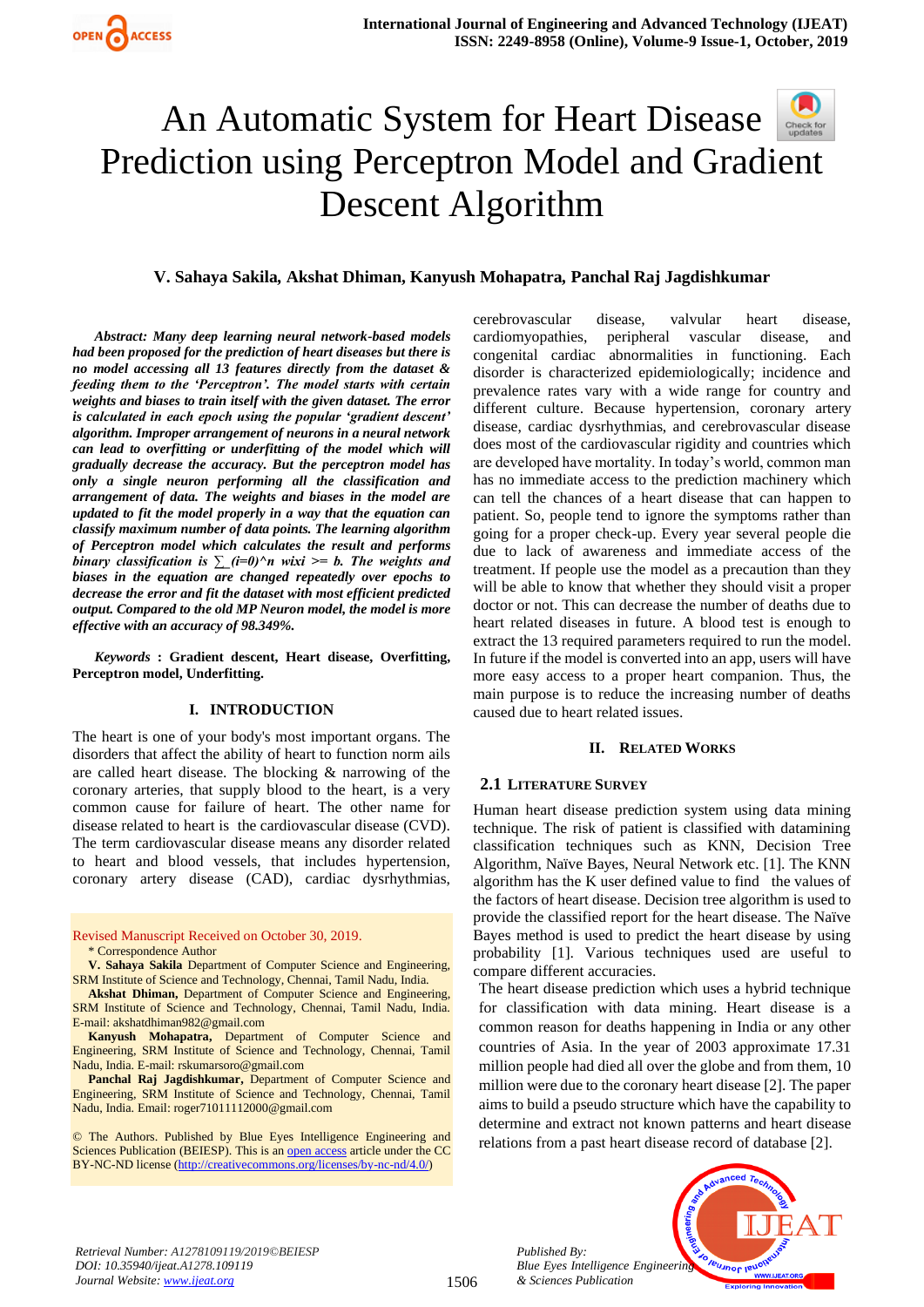# **An Automatic System for Heart Disease Prediction using Perceptron Model and Gradient Descent Algorithm**

A system has used Back-Propagation in neural network which is regarded as the best prediction algorithm where we have a non-linear relationship between the data and the output [2].

It has the capability to solve complicated queries for the detection of heart diseases and finally assisting the doctors for making smart clinical decisions [2].

Prediction of Heart Disease Using Machine Learning. Machine learning algorithm neural networks are used for predicting the vulnerability of a heart disease using an application which is developed [3]. It's not practical for a common man to frequently undergo costly tests like the ECG and thus there needs to be a system in place which is handy and at the same time reliable, in predicting whether there is a chance for heart disease or not [3]. Multi-layered Perceptron is used which makes it easy to divide & feed the dataset. The System of prediction for Heart Disease using Machine learning algorithms. MLP provides its users with a prediction result that gives the CAD state of a user [3].

Efficient Heart Disease Prediction System using Decision Tree. An experiment is designed using the Cleveland dataset. In the preprocessing phase All Possible-MV [I] algorithm is used to fill the missing values in the dataset [4]. Results show that a great potential lies in the system for predicting the risk level of heart disease more accurately. A statistical method for analyzing the classifier performance [4]. The database of Cleveland contains 76 raw attributes in total, but in experiments only 14 of them is used. The dataset used in this experiment contains different important parameters like ECR, chest pain, MHR (maximum heart rate), fasting sugar, cholesterol and many more [4].The World Health Organization (WHO) believes that more than 12 million people every year die due to coronary diseases.In 2008 coronary disease took life of 1.73 crores people, and heart disease took 80% of the life of people.[5]. With the use of mining algorithm, we will present rule extraction experiment on heart disease data. We start our examination by cognizance the information source and knowing the quality of the data. Then, we find the first bits of learning into the information [5]. To pre-process the information from harsh dataset to the last is the initial step, and then the data gets arranged [5]. Thus, To identify the risk of heart disease accurately Heart disease prediction system is proposed.

With the use of big data approach, Doing Real-time machine learning for detection of heart disease at the earliest. A real time heart disease prediction system based on apache Spark is proposed by this paper, which act as a strong large-scale distributed computing platform, with the use of which the data event is streaming against machine learning via in-memory computations [6]. The system is composed of two main sub parts, namely streaming processing and data storage and visualization. One uses Spark ML library with Spark streaming and use the application of classification model on data events for prediction of heart disease. Other uses Apache Cassandra for large volume storage of data that is generated [6].

## **2.2 Existing System: 2.2.1 Disadvantages**

*Retrieval Number: A1278109119/2019©BEIESP DOI: 10.35940/ijeat.A1278.109119 Journal Website[: www.ijeat.org](http://www.ijeat.org/)*

- ➢ The model has an accuracy of 93.33% in test data set and 84.05% in training data set which is lower than our perceptron model.
- $\triangleright$  The model uses multiple neutral network layers which means any error in numbers of neuron in hidden layers will result in major differences in the result.
- ➢ The model divides the 13 parameters into different blocks of data rather than directly feeding the whole data set to a neuron which decreases the speed of evaluation.

## **III. PROPOSED SYSTEM**

In today's world, common man has no immediate access to the prediction machinery which can tell the chances of a heart disease happening to patient in coming times. So, people tend to ignore the symptoms rather than going for a proper check-up. Every year several people die due to lack of awareness and immediate access of the treatment. If people use the model as a precaution than they will be able to know that whether they should visit a proper doctor or not. This can decrease the number of deaths due to heart related diseases in future. A blood test is enough to extract the 13 required parameters required to run the model. In future if the model is converted into an app, users will have more easy access to a proper heart companion. Thus, the main purpose is to reduce the increasing number of deaths caused due to heart related issues.



**Fig. 1 Perceptron Model**

## **3.1 The Process & Methodologies 3.1.1 Dataset Collection & Uploading**

The dataset is collected from online sources like Kaggle, Google Datasets and UCI. The csv format dataset is uploaded into the Google Colab which is the playground where we write the code. The model divides the 13 parameters into different blocks of data rather than directly feeding the whole dataset to a neuron which decreases the speed of evaluation.



1507 *& Sciences Publication Published By: Blue Eyes Intelligence Engineering*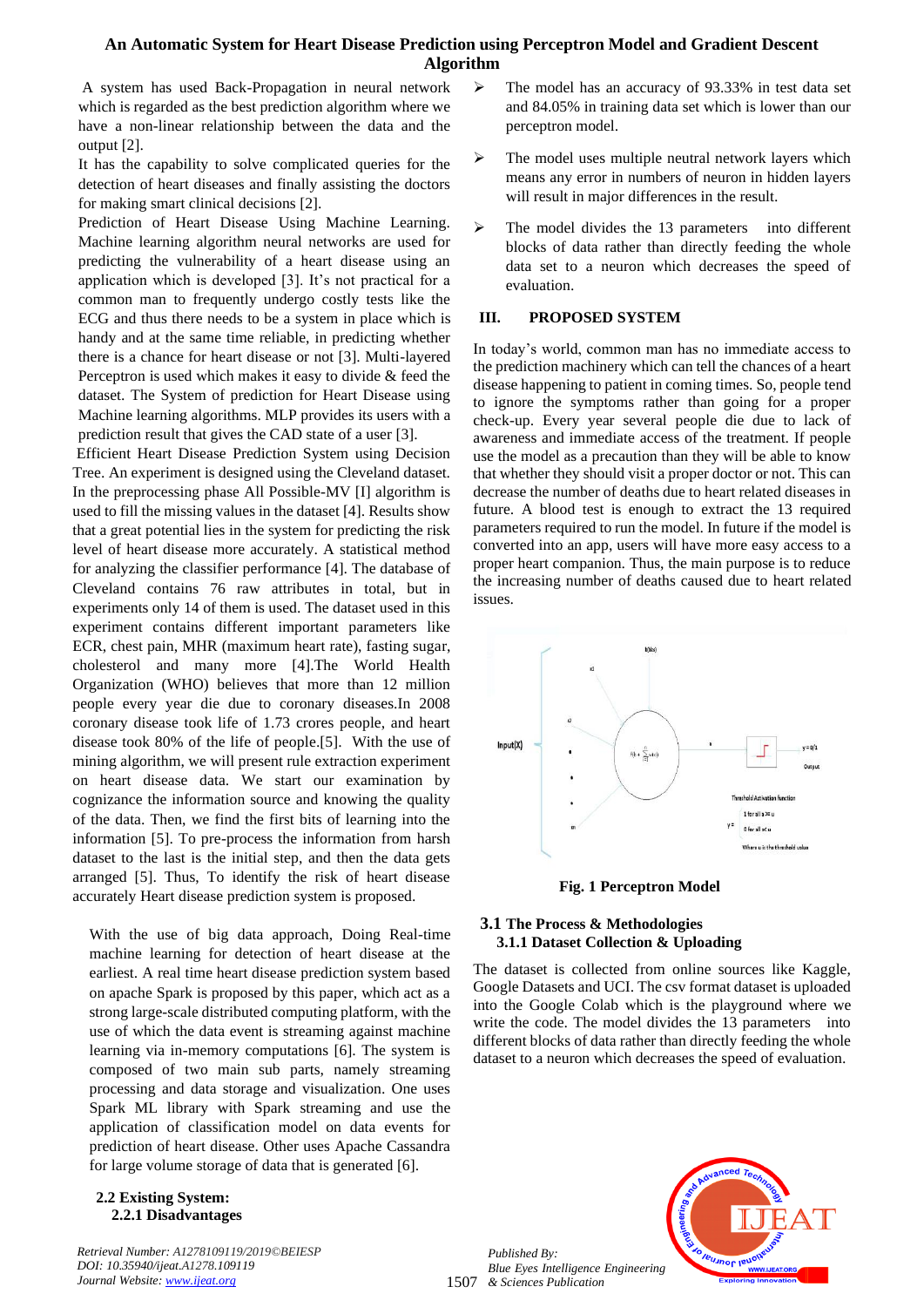B

|          |                | age sex cp trestbps chol fbs restecg thalach exang oldpeak slope ca thal target |           |              |     |                |                     |            |                |                          |   |
|----------|----------------|---------------------------------------------------------------------------------|-----------|--------------|-----|----------------|---------------------|------------|----------------|--------------------------|---|
| 0 63 1 3 |                |                                                                                 |           | 145 233 1 0  | 150 |                | $\mathbf{0}$<br>23  | $0\quad 0$ |                | $\sim$ 1                 |   |
| 1 37 1 2 |                |                                                                                 | 130 250   | $0 \qquad 1$ | 187 |                | $\mathbf{0}$        | 3.5 0 0    |                | - 2                      |   |
| 2 41 0 1 |                |                                                                                 |           | 130 204 0 0  | 172 | $\overline{0}$ | 1.4                 |            | 2 <sub>0</sub> | $\gamma$                 | 1 |
| 3, 56    | 1 1            |                                                                                 | 120 236 0 | $\sim$ 1     | 178 |                | $\mathbf{0}$<br>0.8 |            | 20             | $\overline{\phantom{a}}$ | 1 |
| 4 57     | 0 <sub>0</sub> |                                                                                 |           | 120 354 0 1  | 163 |                | 0.6<br>1            |            | 2 <sub>0</sub> | - 2                      | 1 |
|          |                |                                                                                 |           |              |     |                |                     |            |                |                          |   |

## **Fig. 2 Heart Parameters Dataset 3.1.2 The Perceptron Model**

Certain computations to detect features or business intelligence in the input data is done by a neural network unit called Perceptron. It is an algorithm for supervised learning of binary classifiers. This Perceptron algorithm allows the neurons for learning and processing elements in the training set one after the other. This Learning Rule states that the algorithm would learn the optimal weight coefficients on its own. These weights are then multiplied with the input features to discover that whether a neuron is firing or not. Multiple input signals are received by this model, and if a certain threshold is surpassed by the sum of the input signals, then either a signal is outputted or not output is returned. In the context of supervised learning and classification, this can be used for prediction of the class of a sample. It is a function that maps its input "x," multiplied by learned weight coefficient; It generates an output value"  $f(x)$ ".

$$
f(x) = \begin{cases} 1 & \text{if } w \cdot x + b > 0 \\ 0 & \text{otherwise} \end{cases}
$$

In the above equation:

"w" is vector denoting weights that are real-valued. "b" is bias (a component adjusting the borders away from origin without depending on the value that are inputted) "x" is vector of x values that are fed in.

$$
\sum_{i=1}^m w_i x_i
$$

"m" is number of inputs to the Perceptron

"1" or "0" can be used for representing the output. It can also be represented as "1" or "-1" depending on which activation function is used. The model uses the Sigmoid activation function to train the parameters.

These parameters are then tuned to fit the given dataset perfectly.

```
if y == 1 and y pred == 0:
  self.w += \ln * xself.b += 1r * 1if y == 0 and y pred == 1:
  self.w - 1r * xself.b -= 1r * 1accuracy[i] = accuracy score(self.predict(X), Y)if(max_accuracy < accuracy[i]):
max accuracy = accuracy[i]
chkp_w = self.wchkp_b = self.bself.w = chkp wself.b = chkp_b
```


# **3.1.3 Gradient Descent Algorithm**

How good our model is at making predictions for a given set of parameters is notified by a [Loss Functions.](https://ml-cheatsheet.readthedocs.io/en/latest/loss_functions.html#cost-function) Its own curve and gradients are possessed by the cost function. The bias should always be initialized to zero at the starting of the process because any random y-intercept can lead to decrease in accuracy as same number of epochs cannot give same accuracy for any random y-intercept. For each epoch the predictions are made, and error is calculated. This error is calculated using a popular technique known as Gradient Descent Algorithm. In the process, we plot the predicted graph between the data points and check for error from each data point. The calculation and plotting of derivative of the loss function is done with respect to each weight. The partial derivatives of the cost function is calculated with respect to each parameter and the results are stored in a gradient. The graph derives the local minima. It's a pretty simpler approach to plot the differentiation of the original plot and get the local minima to find the lowest possible error.

the cost function as it is given:

f(w, b)= $1N\sum_{i=1}^{n}$  n(yi−(wxi +b))2f(w, b)= $1N\sum_{i=1}^{n}$  n(yi−(wxi  $+h)$ ) $2$ We can calculate the gradient as:

 f′(w, b)=⎡⎣dfdwdfdb⎤⎦=[1N∑−2xi(yi−(wxi +b))1N∑−2(yi−(wxi +b))]\

The graph shows an example of how gradient descent works.







*Published By: Blue Eyes Intelligence Engineering & Sciences Publication*